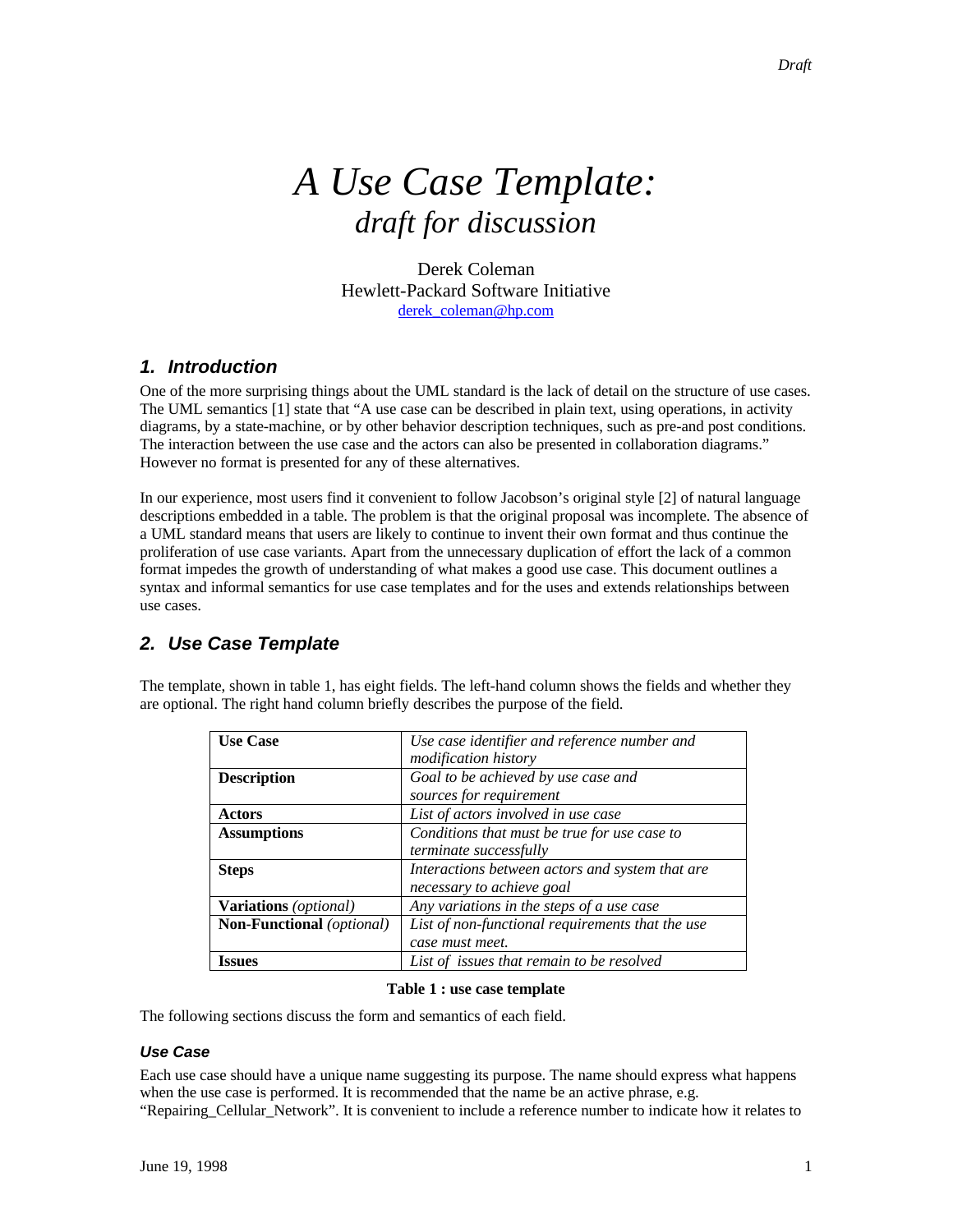other use cases. The name field should also contain the creation and modification history of the template preceded by the keyword **history**.

## *Description*

Each use case should have a description that describes the main business goals of the use case. The description should list the sources for the requirement, preceded by the keyword **sources**.

## *Actors*

Lists the actors involved in the use case. Optionally, an actor may be indicated as primary or secondary. A *primary* actor is one having a goal requiring the assistance of the system. A *secondary* actor is one from which the system needs assistance to satisfy its goal. Implicitly the system under discussion is also an actor, although it is not listed.

## *Assumptions*

Lists all the assumptions necessary for the goal of the use case to be achieved successfully. Each assumption should be stated as in a declarative manner, as a statement that evaluates to true or false. If an assumption is false then it is unspecified what the use case will do. The fewer assumptions that a use case has then the more robust it is. Use case extensions can be used to specify behavior when an assumption is false.

## *Steps*

The sequence of interactions necessary to successfully meet the goal. The interactions between the system and actors are structured into one or more steps which are expressed in natural language. A step completes when all its component interactions have completed. A step has the form

<sequence number><interaction>

If there are multiple steps, then each step must have an integer sequence number showing its position in the list of steps. Steps are initiated in order, in accordance with their sequence number. The default assumption is that each step is completed before the next is started, e.g. in

*1. interaction a 2. interaction b interaction a* starts and completes before *interaction b* starts.

The execution of one or more steps may be made conditional by using a programming language-like ifthen-else constructs, e.g. in

> 1. IF test THEN 1.1 *interaction a* 1.2 *interaction b*

ELSE 1.3 *interaction b*

either *interaction a* and *b* happen or *interaction c happens* depending on whether *test* is true. Note that Dewey decimal numbering is used to indicate sub-steps.

Similarly programming language iterative constructs may be used to indicate the repeated execution of a group of interactions, e.g. in

1. REPEAT

*1.1. interaction a 1.2. interaction b*

UNTIL no more

*interaction a* and *b* happen repeatedly until *no more* is true.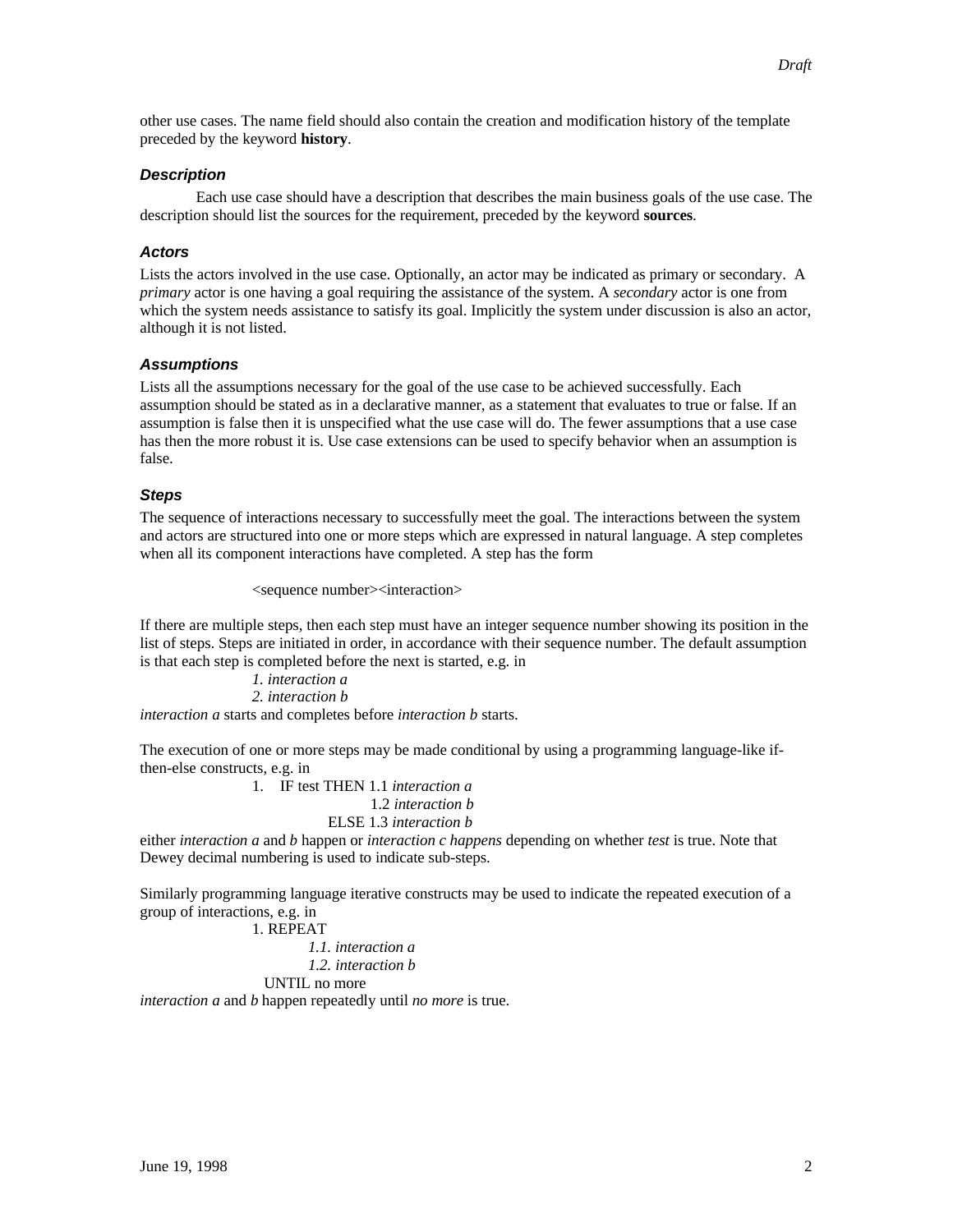### **Concurrency in Steps**

A number of interactions can be specified to happen concurrently *within* a step<sup>1</sup> by using keywords such as IN PARALLEL <interaction>  $\|$  <interaction>  $\|$  ... or CONCURRENTLY DO <interaction>  $\|$  ... A step containing concurrent interactions completes when all its interactions have completed, e.g. in

*1.* IN PARALLEL *interaction a || interaction b || interaction c*

*2. interaction d*

*interactions a, b* and *c* operate concurrently. The order in which they start and complete is unspecified. Step 2 does not start until they have all completed.

Alternatively a step may consist of a number of parallel sub steps in which case, the interactions are given sequence numbers. In this case the sub steps start sequentially but their execution can overlap e.g. in

*1 .* IN PARALLEL *1.1 interaction a || 1.2 interaction b || 1.3 interaction c*

*2. interaction d*

*interactions a*, *b* and *c* start in order but the order in which they complete is unspecified.

### **Referring to steps and interactions**

The sequence numbers may be used to reference steps from elsewhere within the use case or an extension of the use case. References to steps are indicated by prefixing a # character. Thus #1.2 is a reference to step 1.2.

If it is necessary, individual interactions within a step may be labeled by including an alphanumeric string followed by a colon, e.g. in

*1. interaction a || X23: interaction b || interaction c*

*X23* is the label of *interaction b*.

### *Variations*

Further detail about a step may be given by listing any variations on the manner or mode in which it may happen.

<step reference> < list of variations separated by **or**>

For example, if the original step is

1. Buyer calls in with a purchase request.

Then the variations might be

**#1.** Buyer may phone in, **or** fax in, **or** use web order form.

### *Non Functional Requirements*

The nonfunctional requirements are listed in the form:  $\leq$ **keyword**> : < requirement>

Non-functional keywords include, but are not limited to **Performance***,* **Reliability, Fault Tolerance***,* **Frequency,** and **Priority***.* Each requirement is expressed in natural language or an appropriate formalism.

### *Issues*

-

List of issues awaiting resolution. There may also be some notes on possible implementation strategies or impact on other use cases.

 $1$  Often it is sufficient to express any concurrent behavior in a use case through the use of natural language phrases such as "at the same time as".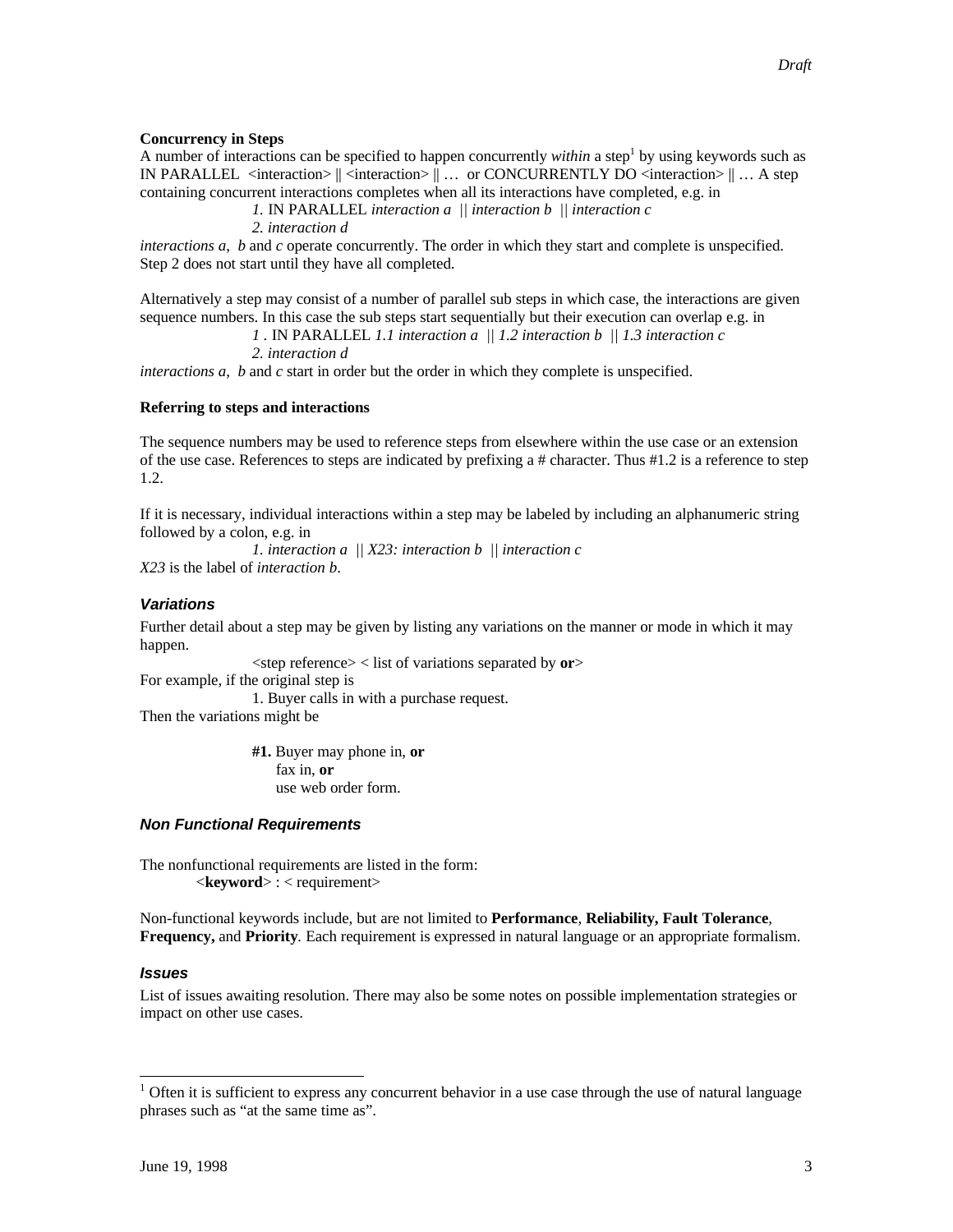# *3. Example of a Use Case*

The example below shows a use case that describes the interactions involved in repairing a cellular network. The business goal of the (primary) actor the Operator is to repair the network. The other active participants are the cellular network itself and a field maintenance engineer. The source information for the use case comes from two sources viz. Operating Manual [1993] and [Jones 1998]. In order for the use case to succeed it is assumed that any changes that are sent to the cellular network will not fail. That is the network cells will change as directed.

| 2. Repairing_Cellular_Network<br><b>Use Case</b><br>history created 1/5/98 Derek Coleman, modified 5/5/98.<br>Operator rectifies a report by changing parameters of a cell.<br><b>Description</b><br>sources [Operating Manual 1993], [Jones 1998].<br>Changes to network are always successful when applied to a network.<br><b>Assumptions</b><br><b>Actors</b><br>Operator (primary)<br>Cellular network<br>Field maintenance engineer<br>Operator notified of network problem.<br>1.<br><b>Steps</b><br>Operator starts repair session.<br>2.<br><b>REPEAT</b><br>3 <sub>1</sub><br>3.1. Operator runs network diagnosis application.<br>3.2 Operator identifies cells to be changed and their new<br>parameter values.<br><b>3.3 IN PARALLEL</b><br>3.3.1 Maintenance engineer tests network cells   <br>3.3.2 Maintenance engineer sends fault reports.<br>UNTIL no more reports of problems<br>4. Operator closes repair session.<br><b>Variations</b><br>#1. System may detect fault and notify operator or<br>Field maintenance engineer may report fault to Operator.<br>Performance Mean: time to repair network fault must be less than 3<br><b>Non-Functional</b><br>hours.<br>Fault Tolerance: A repair session must be able to tolerate failure of<br>Operator's console.<br>What are the modes of communication between field maintenance<br><b>Issues</b><br>engineer and operator? |  |  |  |
|------------------------------------------------------------------------------------------------------------------------------------------------------------------------------------------------------------------------------------------------------------------------------------------------------------------------------------------------------------------------------------------------------------------------------------------------------------------------------------------------------------------------------------------------------------------------------------------------------------------------------------------------------------------------------------------------------------------------------------------------------------------------------------------------------------------------------------------------------------------------------------------------------------------------------------------------------------------------------------------------------------------------------------------------------------------------------------------------------------------------------------------------------------------------------------------------------------------------------------------------------------------------------------------------------------------------------------------------------------------------------------------------------|--|--|--|
|                                                                                                                                                                                                                                                                                                                                                                                                                                                                                                                                                                                                                                                                                                                                                                                                                                                                                                                                                                                                                                                                                                                                                                                                                                                                                                                                                                                                      |  |  |  |
|                                                                                                                                                                                                                                                                                                                                                                                                                                                                                                                                                                                                                                                                                                                                                                                                                                                                                                                                                                                                                                                                                                                                                                                                                                                                                                                                                                                                      |  |  |  |
|                                                                                                                                                                                                                                                                                                                                                                                                                                                                                                                                                                                                                                                                                                                                                                                                                                                                                                                                                                                                                                                                                                                                                                                                                                                                                                                                                                                                      |  |  |  |
|                                                                                                                                                                                                                                                                                                                                                                                                                                                                                                                                                                                                                                                                                                                                                                                                                                                                                                                                                                                                                                                                                                                                                                                                                                                                                                                                                                                                      |  |  |  |
|                                                                                                                                                                                                                                                                                                                                                                                                                                                                                                                                                                                                                                                                                                                                                                                                                                                                                                                                                                                                                                                                                                                                                                                                                                                                                                                                                                                                      |  |  |  |
|                                                                                                                                                                                                                                                                                                                                                                                                                                                                                                                                                                                                                                                                                                                                                                                                                                                                                                                                                                                                                                                                                                                                                                                                                                                                                                                                                                                                      |  |  |  |
|                                                                                                                                                                                                                                                                                                                                                                                                                                                                                                                                                                                                                                                                                                                                                                                                                                                                                                                                                                                                                                                                                                                                                                                                                                                                                                                                                                                                      |  |  |  |
|                                                                                                                                                                                                                                                                                                                                                                                                                                                                                                                                                                                                                                                                                                                                                                                                                                                                                                                                                                                                                                                                                                                                                                                                                                                                                                                                                                                                      |  |  |  |
|                                                                                                                                                                                                                                                                                                                                                                                                                                                                                                                                                                                                                                                                                                                                                                                                                                                                                                                                                                                                                                                                                                                                                                                                                                                                                                                                                                                                      |  |  |  |
|                                                                                                                                                                                                                                                                                                                                                                                                                                                                                                                                                                                                                                                                                                                                                                                                                                                                                                                                                                                                                                                                                                                                                                                                                                                                                                                                                                                                      |  |  |  |
|                                                                                                                                                                                                                                                                                                                                                                                                                                                                                                                                                                                                                                                                                                                                                                                                                                                                                                                                                                                                                                                                                                                                                                                                                                                                                                                                                                                                      |  |  |  |
|                                                                                                                                                                                                                                                                                                                                                                                                                                                                                                                                                                                                                                                                                                                                                                                                                                                                                                                                                                                                                                                                                                                                                                                                                                                                                                                                                                                                      |  |  |  |
|                                                                                                                                                                                                                                                                                                                                                                                                                                                                                                                                                                                                                                                                                                                                                                                                                                                                                                                                                                                                                                                                                                                                                                                                                                                                                                                                                                                                      |  |  |  |
|                                                                                                                                                                                                                                                                                                                                                                                                                                                                                                                                                                                                                                                                                                                                                                                                                                                                                                                                                                                                                                                                                                                                                                                                                                                                                                                                                                                                      |  |  |  |
|                                                                                                                                                                                                                                                                                                                                                                                                                                                                                                                                                                                                                                                                                                                                                                                                                                                                                                                                                                                                                                                                                                                                                                                                                                                                                                                                                                                                      |  |  |  |
|                                                                                                                                                                                                                                                                                                                                                                                                                                                                                                                                                                                                                                                                                                                                                                                                                                                                                                                                                                                                                                                                                                                                                                                                                                                                                                                                                                                                      |  |  |  |
|                                                                                                                                                                                                                                                                                                                                                                                                                                                                                                                                                                                                                                                                                                                                                                                                                                                                                                                                                                                                                                                                                                                                                                                                                                                                                                                                                                                                      |  |  |  |
|                                                                                                                                                                                                                                                                                                                                                                                                                                                                                                                                                                                                                                                                                                                                                                                                                                                                                                                                                                                                                                                                                                                                                                                                                                                                                                                                                                                                      |  |  |  |
|                                                                                                                                                                                                                                                                                                                                                                                                                                                                                                                                                                                                                                                                                                                                                                                                                                                                                                                                                                                                                                                                                                                                                                                                                                                                                                                                                                                                      |  |  |  |
|                                                                                                                                                                                                                                                                                                                                                                                                                                                                                                                                                                                                                                                                                                                                                                                                                                                                                                                                                                                                                                                                                                                                                                                                                                                                                                                                                                                                      |  |  |  |
|                                                                                                                                                                                                                                                                                                                                                                                                                                                                                                                                                                                                                                                                                                                                                                                                                                                                                                                                                                                                                                                                                                                                                                                                                                                                                                                                                                                                      |  |  |  |
|                                                                                                                                                                                                                                                                                                                                                                                                                                                                                                                                                                                                                                                                                                                                                                                                                                                                                                                                                                                                                                                                                                                                                                                                                                                                                                                                                                                                      |  |  |  |
|                                                                                                                                                                                                                                                                                                                                                                                                                                                                                                                                                                                                                                                                                                                                                                                                                                                                                                                                                                                                                                                                                                                                                                                                                                                                                                                                                                                                      |  |  |  |
|                                                                                                                                                                                                                                                                                                                                                                                                                                                                                                                                                                                                                                                                                                                                                                                                                                                                                                                                                                                                                                                                                                                                                                                                                                                                                                                                                                                                      |  |  |  |
|                                                                                                                                                                                                                                                                                                                                                                                                                                                                                                                                                                                                                                                                                                                                                                                                                                                                                                                                                                                                                                                                                                                                                                                                                                                                                                                                                                                                      |  |  |  |
|                                                                                                                                                                                                                                                                                                                                                                                                                                                                                                                                                                                                                                                                                                                                                                                                                                                                                                                                                                                                                                                                                                                                                                                                                                                                                                                                                                                                      |  |  |  |
|                                                                                                                                                                                                                                                                                                                                                                                                                                                                                                                                                                                                                                                                                                                                                                                                                                                                                                                                                                                                                                                                                                                                                                                                                                                                                                                                                                                                      |  |  |  |

### **Table 2 : Example Use Case**

The use case is triggered by an Operator being notified that there is a fault. There are two variations on how this may happen, either via the system or via a maintenance engineer. The use case repeats the repair process until the fault has been rectified. The field service engineer concurrently performs network cell tests and sending fault reports.

Repairing the network must be accomplished within three hours on average. Further more if the Operator's console crashes then the repair session should be able to continue. The use case description does not specify the allowable modes of communication between the operator and field service engineers, will need to be resolved.

# *4. Using a Use Case*

In UML, commonalties between use cases are expressed with the **uses** relationship. The relationship means that the sequence of behavior described in a *used* (or *sub*) use case is included in the sequence of the *using* use case. Using a use case is thus analogous to the notion of calling a subroutine. Sub use cases are full use cases in their own right, and therefore can be expressed using the use case template.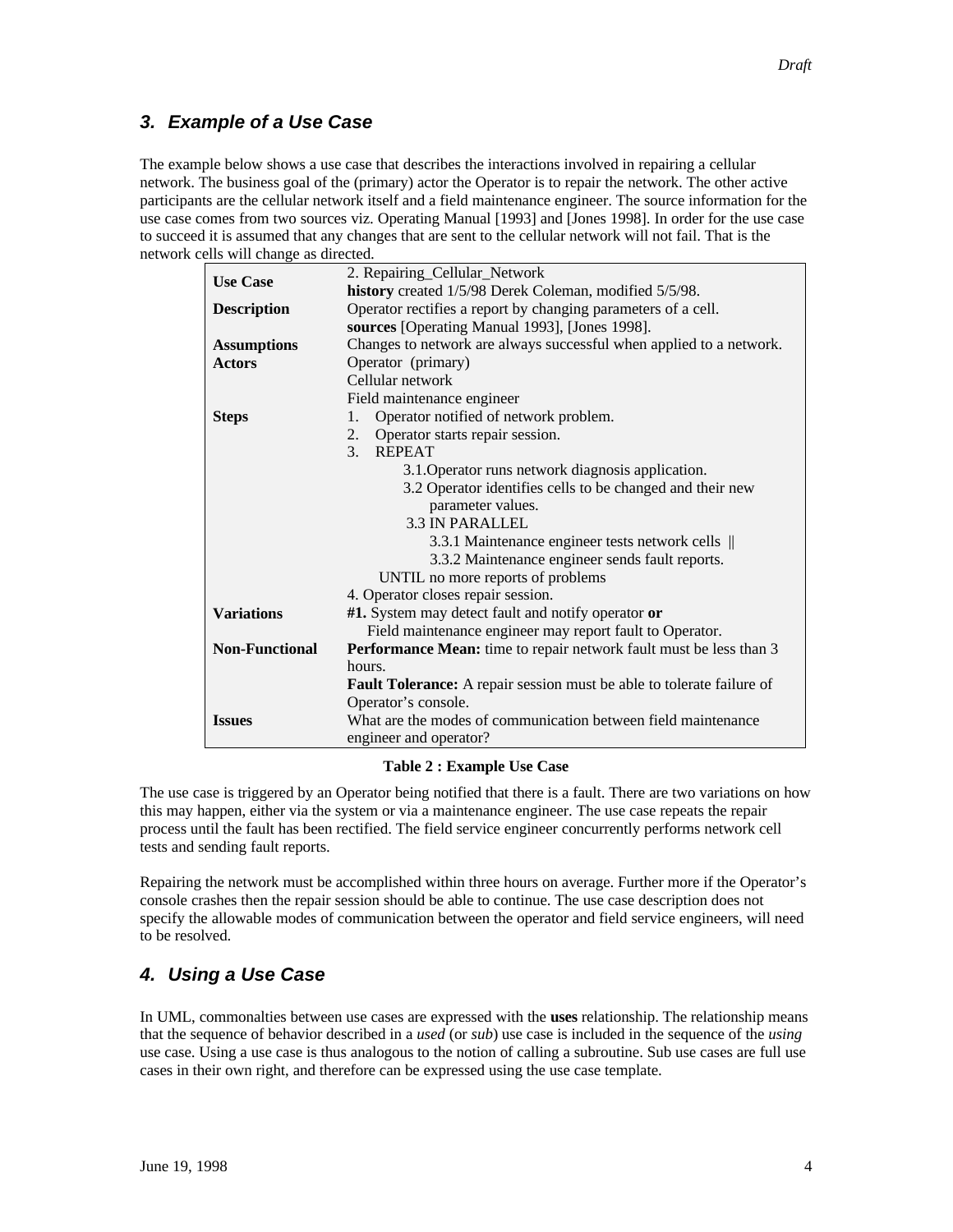Using a sub- use case in a step is expressed by a keyword such as PERFORM (or USING). For example, if Tune Cell were a use case it could be used by the following interaction

PERFORM Tune\_Cell

In allocating reference numbers to use cases it is maybe convenient to use a Dewey Decimal numbering scheme to convey the using hierarchy. Thus if use case W, with reference number n, uses three sub uses cases X, Y and Z, then X may be numbered n.1, Y n.2 etc. According to this numbering scheme, sub use cases will be numbered according to where they are first used; this is not restrictive as they may be used from anywhere solely by referencing their name.

# *5. Extending a Use Case*

In UML an extension is a way of capturing a variant to a use case. Extensions are not true use cases but *change deltas*<sup>2</sup> that apply to an existing use case. Typically extensions are used to specify the changes in steps that occur in order to accommodate an assumption that is false.

| <b>Use Case Extension</b>                 | $\alpha$ <extension identifier=""> extends <use case="" identifier=""></use></extension> |
|-------------------------------------------|------------------------------------------------------------------------------------------|
| <b>Change</b>                             | Goal to be achieved by extension                                                         |
| <b>Steps</b>                              | Changes to use case steps.                                                               |
| <b>Variations</b> ( <i>optional</i> )     | .                                                                                        |
| <b>Non-Functional</b> ( <i>optional</i> ) | .                                                                                        |
| <b>Issues</b>                             | .                                                                                        |

## **Table 3 Use Case Extension**

The following sections describe the entries of a use case extension that differ from that of the use case template.

## *Use Case Extension*

The extension name includes a unique identifier for the extension and a reference to the use case to which the extension applies.

### *Change*

This section documents the variant of the use case in terms of the assumption that discharges.

### *Steps*

In UML the changes are expressed in terms of new or altered steps that apply to a use case at an *extension point* (i.e. a reference to a step) if some condition is true.

<step reference> **if** <condition>**then** <changes to step>

## *6. Example of a Use Case Extension*

| <b>Use Case Extension</b> | Repair_may_fail extends 2. Repairing_Cellular_Networks                  |
|---------------------------|-------------------------------------------------------------------------|
| <b>Description</b>        | Deals with assumption that network changes can never fail.              |
| <b>Steps</b>              | #3.3. if the changes to network fail then the network is rolled back to |
|                           | its previous state                                                      |
| <b>Issues</b>             | How are failures detected? Are roll backs automatic or is Operator      |
|                           | intervention required?                                                  |

**Table 4: Example of a use case extension**

<sup>-</sup> $2^2$  Rather confusingly UML does not make the distinction and refers to extensions as use cases.